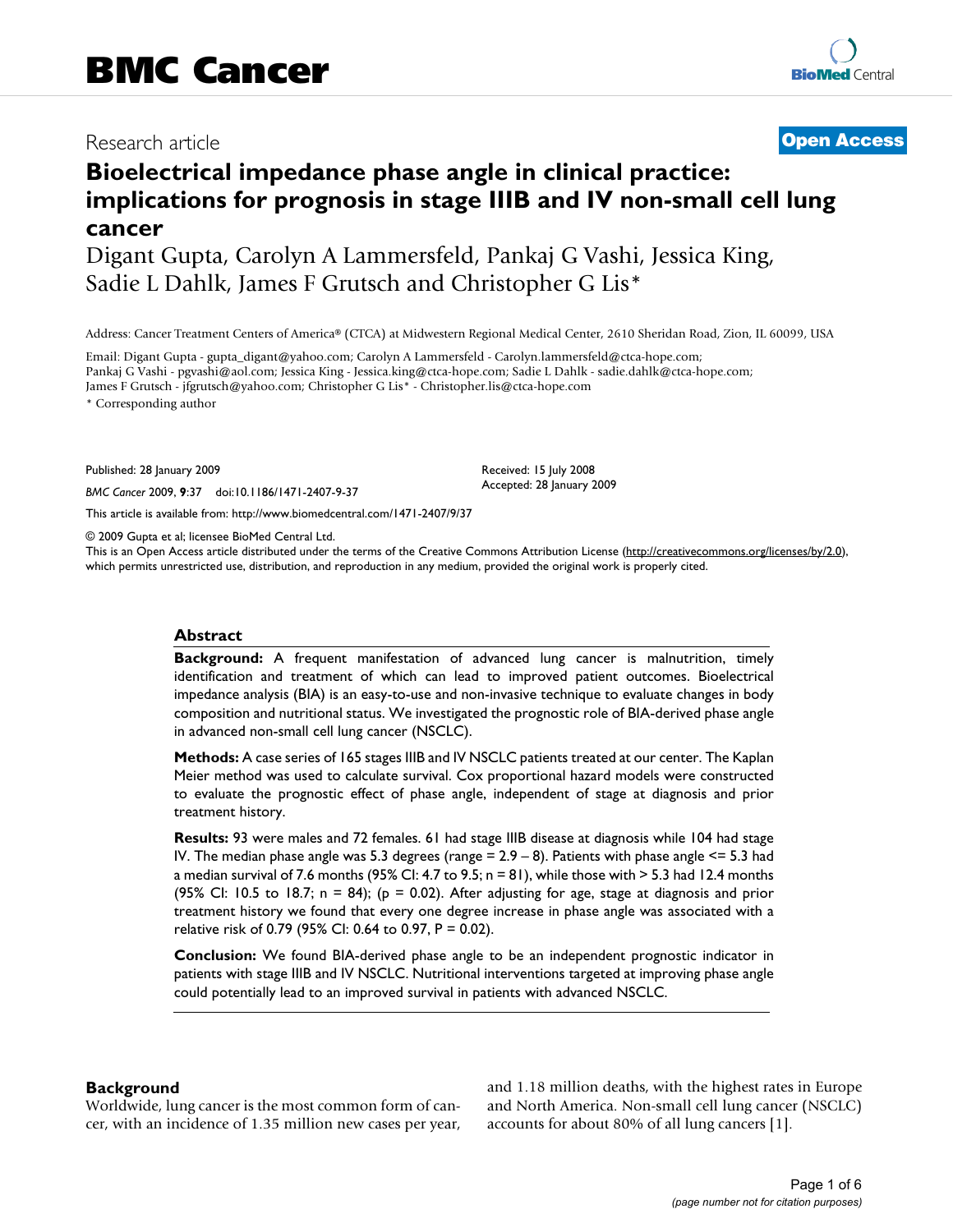Malnutrition is a frequent manifestation in patients with advanced NSCLC and is a major contributor to morbidity and mortality [2]. Malnutrition is characterized by changes in cellular membrane integrity and alterations in fluid balance [3]. As a result, measurement of body composition is an important component of overall nutritional evaluation in cancer patients [4-6].

Historically, nutritional status has been evaluated by various objective measures, including anthropometric (e.g. weight change, arm muscle circumference, triceps skinfold thickness) and laboratory (serum albumin, transferrin assays and nitrogen balance studies) measurements. In the clinical setting, anthropometric methods are not ideal because they are time-consuming and require well-trained staff. Some of the objective measures such as serum albumin are likely to be influenced by many non-nutritional factors [7-10]. Furthermore, some objective indicators such as serum albumin have long half-lives, thus, assessing changes in the nutritional status over a short period of time is challenging. A less common tool to assess nutritional status, called Bioelectrical Impedance Analysis (BIA), can overcome some of these challenges. BIA is an easy-to-use, non-invasive, and reproducible technique to evaluate changes in body composition.

BIA has been validated for the assessment of body composition and nutritional status in a variety of patient populations including cancer [2,5,11-21]. BIA measures body component resistance (R) and capacitance (Xc) by recording a voltage drop in applied current [22]. Resistance is the restriction to the flow of an electric current, primarily related to the amount of water present in the tissues. Capacitance is the resistive effect produced by the tissue interfaces and cell membranes [23]. Capacitance causes the current to lag behind the voltage creating a phase shift, which is quantified geometrically as the angular transformation of the ratio of capacitance to resistance, or the phase angle [24].

Phase angle reflects the relative contributions of fluid (resistance) and cellular membranes (capacitance) of the human body. By definition, phase angle is positively associated with capacitance and negatively associated with resistance [24]. Lower phase angles suggest cell death or decreased cell integrity, while higher phase angles suggest large quantities of intact cell membranes [25]. Phase angle has been found to be a prognostic marker in several clinical conditions such as human immunodeficiency virus infection, liver cirrhosis, chronic obstructive pulmonary disease, hemodialysis, sepsis, lung cancer [25-30]. Previously, we had demonstrated the prognostic role of phase angle in advanced colorectal and pancreatic cancer [31,32]. We also recently demonstrated the prognostic role of phase angle in breast cancer [33]. The primary objective of this study, which builds upon our prior research work in this area, was to evaluate the association of BIA-derived phase angle with survival in patients with advanced NSCLC.

#### **Methods**

A retrospective chart review was performed on a consecutive case series of 165 stages IIIB and IV NSCLC patients treated at Cancer Treatment Centers of America (CTCA)® at Midwestern Regional Medical Center (MRMC) between January 2001 and May 2006 (this is the same time as that mentioned in our previous breast cancer manuscript). The patients were identified from the MRMC tumor registry. Only patients with a histologically confirmed diagnosis of stages IIIB and IV NSCLC were included in this study. The study was approved by the Institutional Review Board at MRMC.

Phase angle was measured using BIA at presentation to our hospital as part of the overall nutritional assessment of the patient. For a detailed description of statistical methods, please refer to our recently published manuscript on breast cancer [33]. For the purpose of univariate analysis, phase angle measurements were categorized using SPSS into 2 mutually exclusive groups with median = 5.3 as the cut-off. In our previous research on breast cancer, we had similarly categorized phase angle measurements using the median value as the cut-off [33]. For the purpose of multivariate analyses (linear Cox regression), phase angle was treated as a continuous variable.

### **Results**

At the time of this analysis, 111 patients had expired and 54 were censored, as shown in Table 1. The median age at diagnosis was 56 years (standard deviation – 9.1 years; range 30 – 78 years). The median phase angle was 5.3 degrees (standard deviation  $-1.1$  degrees; range  $= 2.9 - 8$ degrees). Figure 1 depicts a histogram showing the distribution of phase angle scores.

#### **Table 1: Baseline characteristics**

| Characteristic         | Categories            | Number | Percent (%) |
|------------------------|-----------------------|--------|-------------|
| Sex                    | Male                  | 93     | 56.4        |
|                        | Female                | 72     | 43.6        |
| <b>Vital Status</b>    | Expired               | Ш      | 67.3        |
|                        | Censored <sup>1</sup> | 54     | 32.7        |
| <b>Prior Treatment</b> | Progressive disease   | 85     | 51.5        |
| History                | Newly diagnosed       | 80     | 48.5        |
| Stage at Diagnosis     | Stage III             | 61     | 37.0        |
|                        | Stage IV              | 104    | 63.0        |

*<sup>1</sup>*Patients who reached the end of their follow-up without experiencing death.

 $N = 165$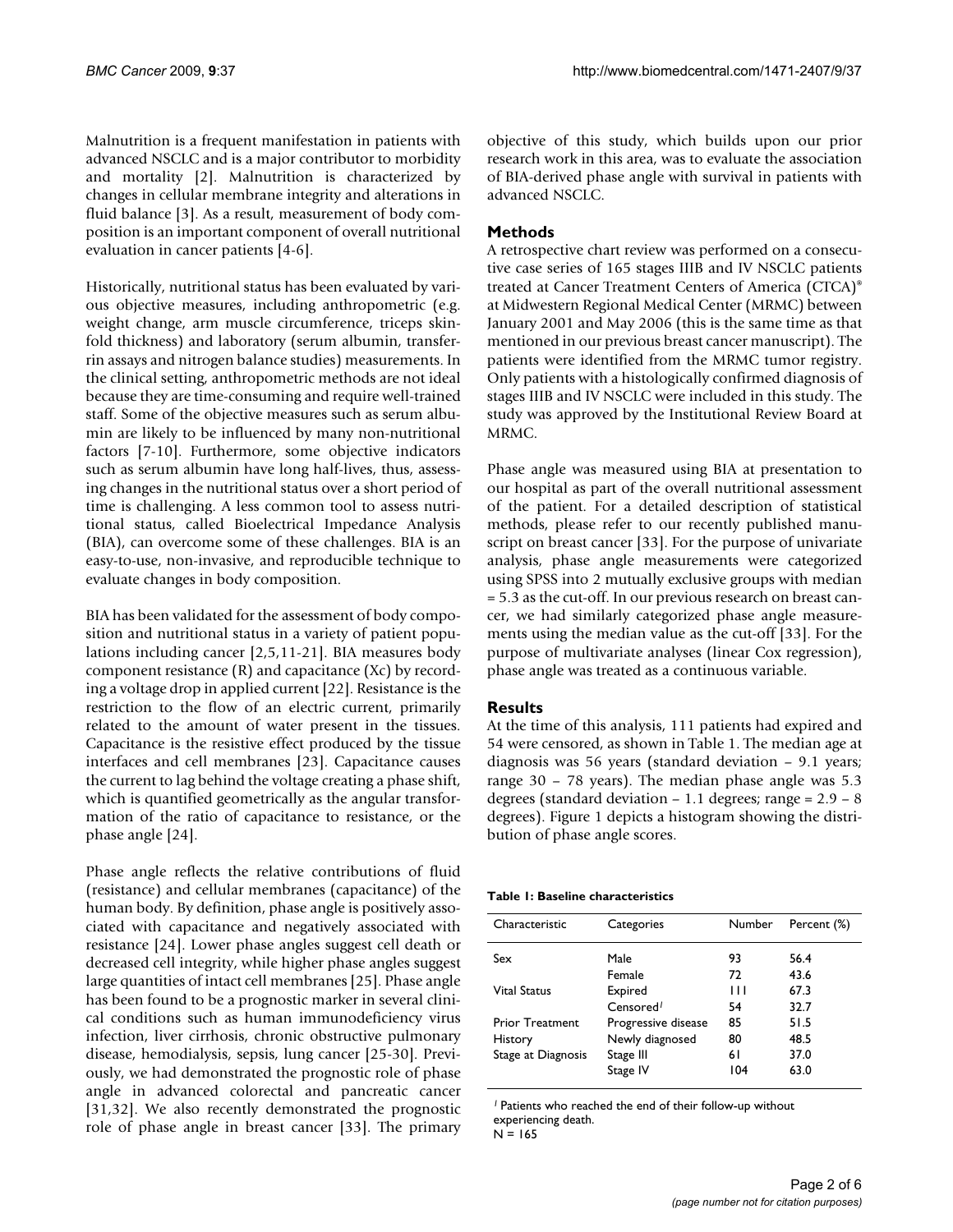

Phase Angle

Figure 1 **A histogram depicting the distribution of phase angle**.

Table 2 shows the univariate survival analysis of different prognostic factors. Phase angle, tumor stage and treatment history were found to be statistically significantly associated with survival while gender was not. Every one year increase in age at diagnosis was associated with a relative risk of 1.01 (95% CI: 0.98 to 1.03, P = 0.63). The mean age at diagnosis was 58.1 years (standard deviation – 8.3 years) and 53.1 years (standard deviation – 9.1 years) for the "below median" and "above median" phase angles groups respectively, the difference being statistically significant ( $p < 0001$ ). Similarly, the mean phase angle in degrees was 5.6 (standard deviation – 1.1) and

|  | Table 2: Univariate Kaplan-Meier survival analysis |  |
|--|----------------------------------------------------|--|
|  |                                                    |  |

| Survival in months          | Log-rank score     | P-value |
|-----------------------------|--------------------|---------|
|                             |                    |         |
| 7.6 (4.7 to 9.5)            | 6.3                | 0.02    |
| 12.4 (10.5 to 18.7)         |                    |         |
|                             |                    |         |
| 8.7 (5.7 to 11.8)           | 2.9                | 0.08    |
| 12.2 (4.9 to 19.4)          |                    |         |
|                             |                    |         |
|                             | 9.0                | 0.003   |
| 7.7 (5.9 to 9.3)            |                    |         |
|                             |                    |         |
| 14.3 (9.9 to 20.6)          | 9.8                | 0.002   |
| 6.8 $(4.5 \text{ to } 9.1)$ |                    |         |
|                             | 16.8 (9.4 to 24.3) |         |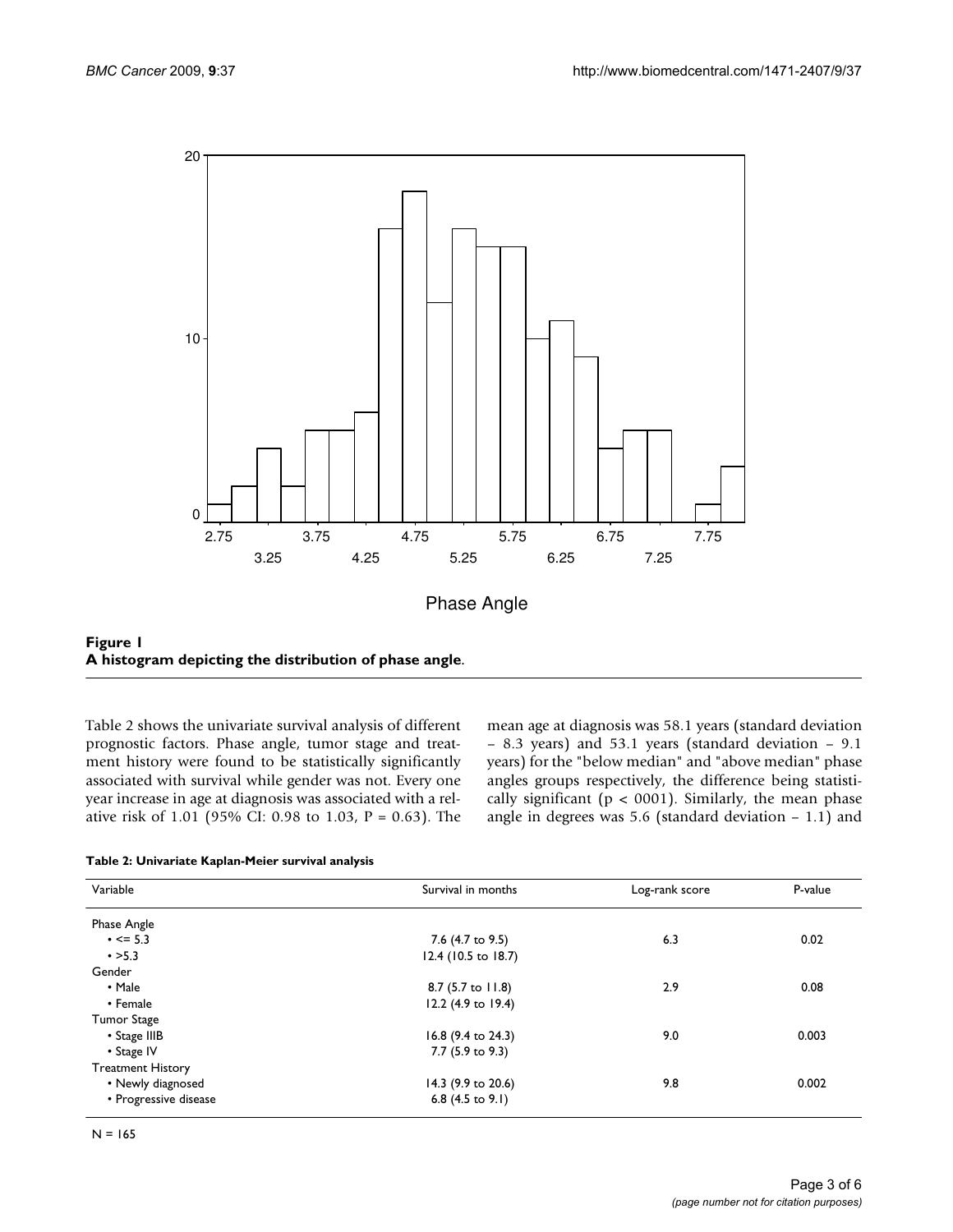4.9 (standard deviation – 0.94) for "males" and "females" respectively, the difference being statistically significant (p  $< 0001$ ).

Figure 2 shows the survival curves for the two categories of the phase angle. Patients with phase angle  $\leq$  5.3 had a median survival of 7.6 months (95% CI: 4.7 to 9.5;  $n =$ 81), while those > 5.3 had 12.4 months (95% CI: 10.5 to 18.7;  $n = 84$ ); the difference being statistically significant  $(p = 0.02)$ .

Table 3 summarizes the results of multivariate Cox regression analyses. Multivariate Cox modeling, after adjusting for age, stage at diagnosis and prior treatment history found that every one degree increase in phase angle was associated with a relative risk of 0.79 (95% CI: 0.64 to  $0.97, P = 0.02$ ).

#### **Discussion**

The identification of prognostic factors in advanced NSCLC is of considerable importance for clinical management of the disease. Tumor stage remains the single most important prognostic factor in advanced NSCLC. The cur-



#### Figure 2

**Survival stratified by phase angle categories with cutoff of 5.3**. Each drop in a probability curve indicates one or more events in that group. Vertical lines indicate censored patients, i.e., those who reached the end of their follow-up without experiencing death.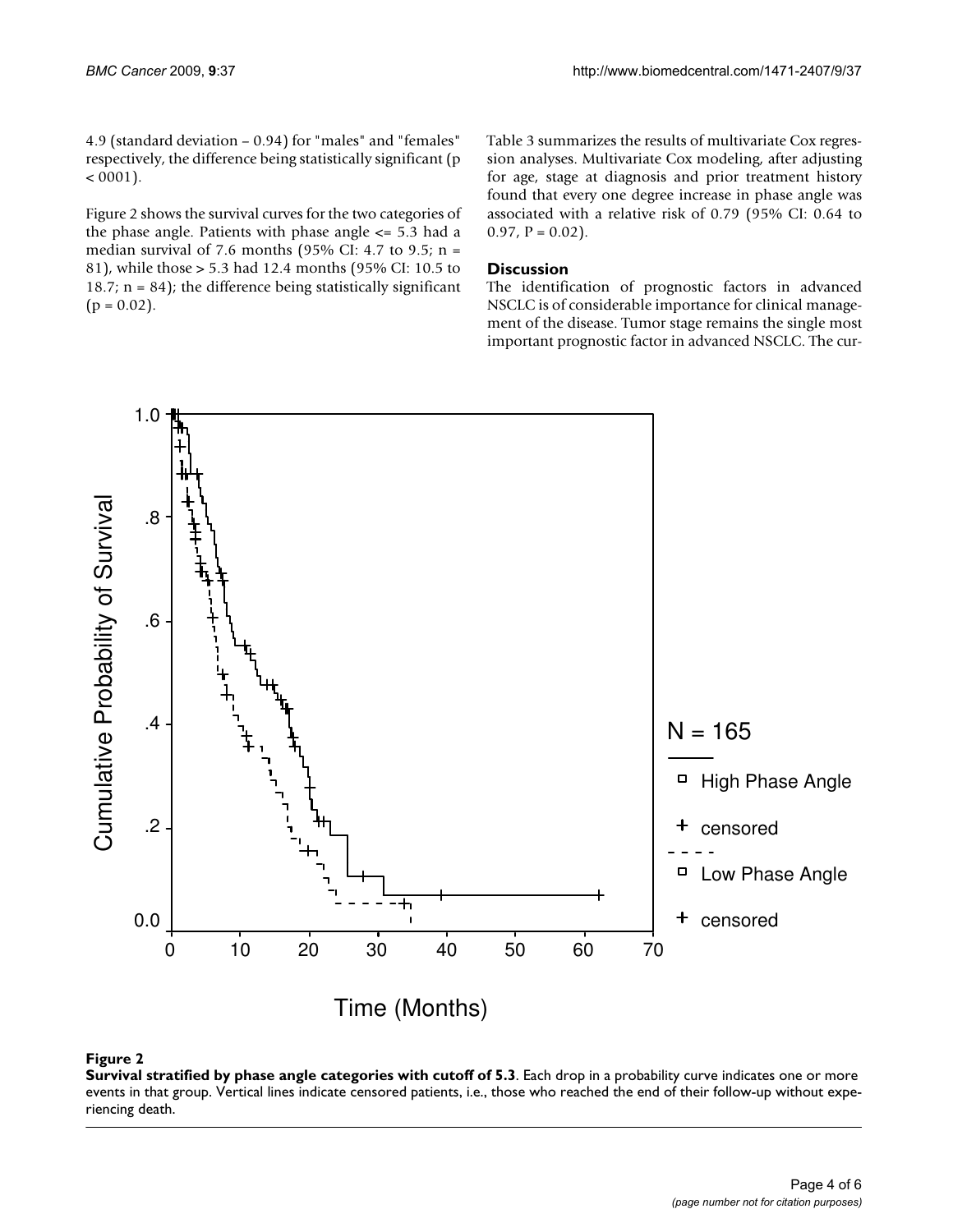| <b>Independent Variable</b> | Unit of increase            | RR <sup>1</sup>  | 95% CI     | P-value |
|-----------------------------|-----------------------------|------------------|------------|---------|
| Phase angle                 | degree                      | 0.79             | 0.64, 0.97 | 0.02    |
| Age at diagnosis            | year                        | $\overline{0}$ . | 0.98.1.02  | 0.99    |
| Stage at Diagnosis          | Stage IIIB as referent      | 8.،              | 1.1.2.7    | 0.01    |
| <b>Treatment History</b>    | Newly Diagnosed as referent | 1.7              | 1.2.2.6    | 0.01    |

#### **Table 3: Multivariate Cox proportional hazard model**

*<sup>1</sup>*Relative risk (Cox proportional hazard)

 $N = 165$ 

rent study was undertaken to investigate if BIA-derived phase angle, a potential indicator of nutritional status, could predict survival in advanced NSCLC cancer.

This study demonstrated that phase angle is a strong predictor of survival in advanced NSCLC after controlling for the effects of age, stage at diagnosis and prior treatment history. A similar study conducted in patients with advanced lung cancer stratified the patient cohort by the mean phase angle of 4.5 degrees. Interestingly, patients with phase angle less than or equal to 4.5 degrees had a significantly shorter survival than those with phase angle greater than 4.5 degrees [34]. In our previous study in stage IV colorectal cancer patients, we found that phase angle above the median cut-off of 5.6 was associated with better survival [32]. Similarly, in stage IV pancreatic cancer, phase angle above the median cut-off of 5 was associated with improved survival [31].

This study adds to the growing body of evidence regarding the clinical applications of BIA derived phase angle beyond its use in body composition equations. Although the biological meaning of phase angle is not well understood, it reflects not only body cell mass, but is also one of the best indicators of cell membrane function, related to the ratio between extracellular water and intracellular water [23]. Schwenk et al. has hypothesized that phase angle could possibly be interpreted as a global marker of malnutrition in HIV infected patients [30]. In another study conducted on HIV-infected patients, it was argued that phase angle reflects the integrity of vital cell membranes [28]. In patients with liver cirrhosis, phase angle was speculated to be a marker of clinically relevant malnutrition characterized by both increased extracellular mass and decreased body cellular mass [25]. In advanced lung cancer, phase angle was speculated to be an indicator of altered tissue electrical properties [34]. In spite of lack of standardized cut-off values, phase angle seems to play an important role as a marker of morbidity and mortality in a wide range of disease conditions, with higher phase angle reflecting a general indicator of wellness [23].

Limitations of this study relate to the BIA technique and retrospective study design. This study, because of its retrospective nature, relies on data not primarily meant for research. One potential limitation of the BIA approach for estimating body composition is the reliance on regression models, derived in restricted samples of human subjects, which limits the usefulness of the derived model in other patients who differ from the original sample in which the model was developed [35,36]. However, in our study, we looked at phase angle which does not depend on regression equations to be calculated, thereby eliminating a large source of random error [3]. It has also been suggested that the variability of direct bioimpedance measures (resistance, capacitance, and phase angle) depends on age, gender, and body mass characteristics of the study population which could possibly limit the extrapolation of the model [23,35,37]. A review article by Foster et al. argued that although the correlation between whole-body impedance measurements and body composition is experimentally well established, the reason for the success of the impedance technique is much less clear [38]. Finally, because we used linear Cox regression, there is a possibility of a floor effect with phase angle rarely, if ever, reaching much below 2 degrees. As a result, a degree difference in phase will may have a much greater relative risk between 2 and 3 degrees than 7 and 8 degrees.

The other limitations of the study are very similar to the limitations described in our breast cancer manuscript [33].

### **Conclusion**

In summary, our study has demonstrated the prognostic significance of phase angle in advanced NSCLC after controlling for the effects of stage at diagnosis and prior treatment history.

### **Competing interests**

The authors declare that they have no competing interests.

### **Authors' contributions**

DG was the main author of the manuscript, participated in concept, design, data collection, data analysis and data interpretation. CAL, JK, and SLD participated in concept, design, data collection and writing. PGV participated in concept, design and data interpretation. JFG assisted with